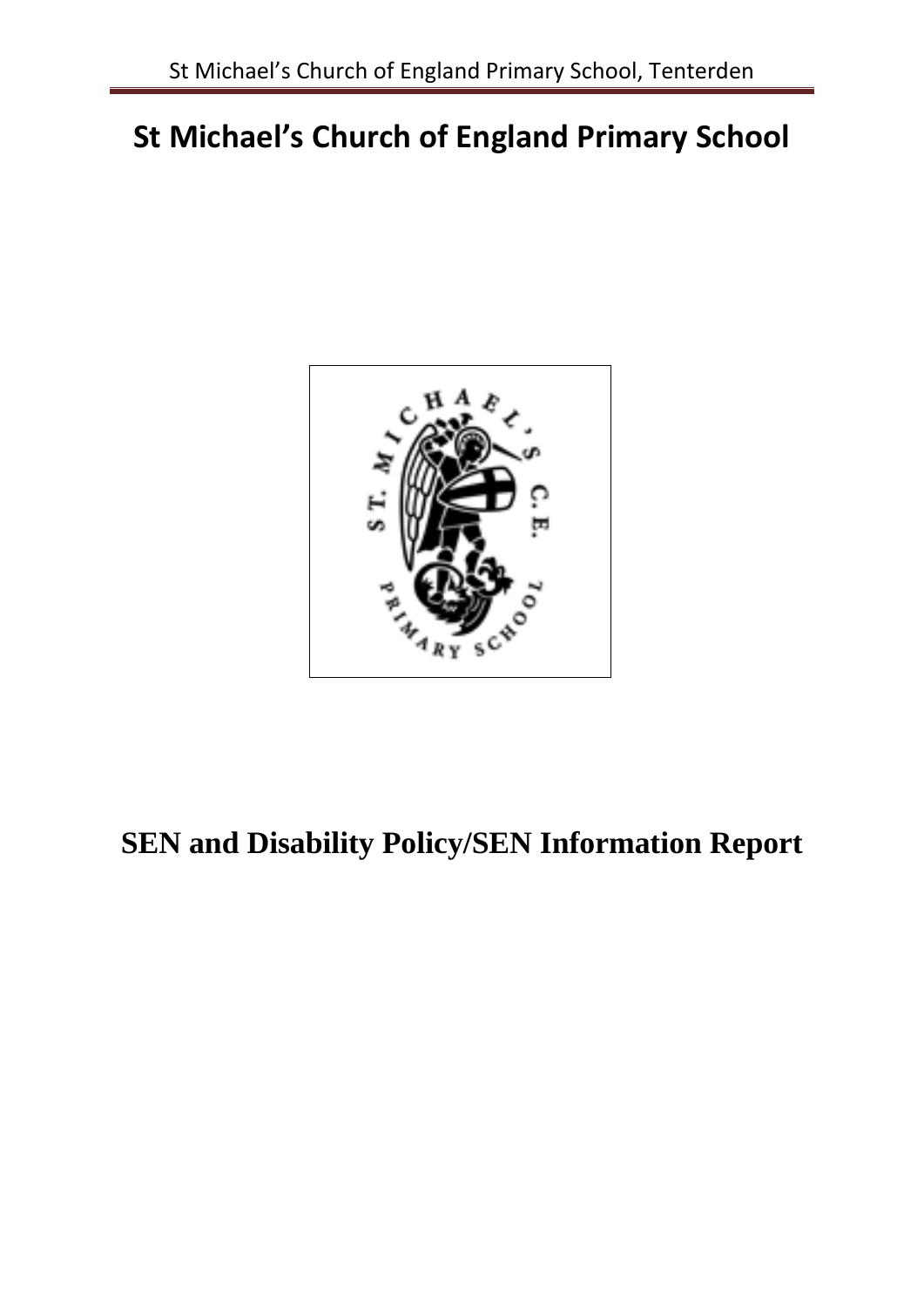### **Our Vision**

Whoever you are, wherever you're from, whatever you believe, we welcome you into our loving, learning community. This is a place that nurtures everyone with the wisdom and resilience to face all that life brings. Each and every person has the opportunity to flourish here and achieve their God-given potential.

#### **This policy is written in line with the requirements of:-**

Children and Families Act 2014 SEN Code of Practice 2014 SI 2014 1530 Special Educational Needs and Disability Regulations 2014 Part 3 Duties on Schools – Special Educational Needs Co-ordinators Schedule 1 regulation 51– Information to be included in the SEN information report Schedule 2 regulation 53 – Information to be published by a local authority in its local offer Equality Act 2010 Schools Admissions Code, DfE 1 Feb 2012 SI 2012 1124 The School Information (England) (Amendment) Regulations 2012 SI 2013 758 The School Information (England) (Amendment) Regulations 2013

This policy should be read in conjunction with the following school policies List other linked policies – Behaviour/Discipline Policy, Equalities Policy, Safeguarding Policy, Homework Policy, Complaints Policy, and Medical Policy.

This policy was developed with school staff who discussed issues during staff meetings, parents of children with and without special educational needs who were given the opportunity to read the draft policy and invited to feedback, representatives of the Governing body who were involved in amending the draft policy. The policy will be reviewed annually.

#### **Definition of SEN**

A child or young person has SEN if they have a learning difficulty or disability which calls for special educational provision to be made for him or her.

A child of compulsory school age or a young person has a learning difficulty if he or she:

- (a) Has a significantly greater difficulty in learning than the majority of others of the same age; or
- *(b)* Has a disability which prevents or hinders him or her from making use of facilities of a kind generally provided for others of the same age in mainstream schools or mainstream post-16 institutions. *SEN Code of Practice (2014, p 4)*

#### **Definition of disability**

Many children and young people who have SEN may also have a disability under the Equality Act 2010 – that is'…a physical or mental impairment which has a long-term and substantial adverse effect on their ability to carry out normal day-to-day activities'. This definition provides a relatively low threshold and includes more children than many realise: 'long-term' is defined as 'a year or more' and 'substantial' is defined as 'more than minor or trivial' *SEN Code of Practice (2014, p5)*

SEN and Disability Policy/SEN Information Report Approved by Governing Body 24/03/2022 Next Review March 2023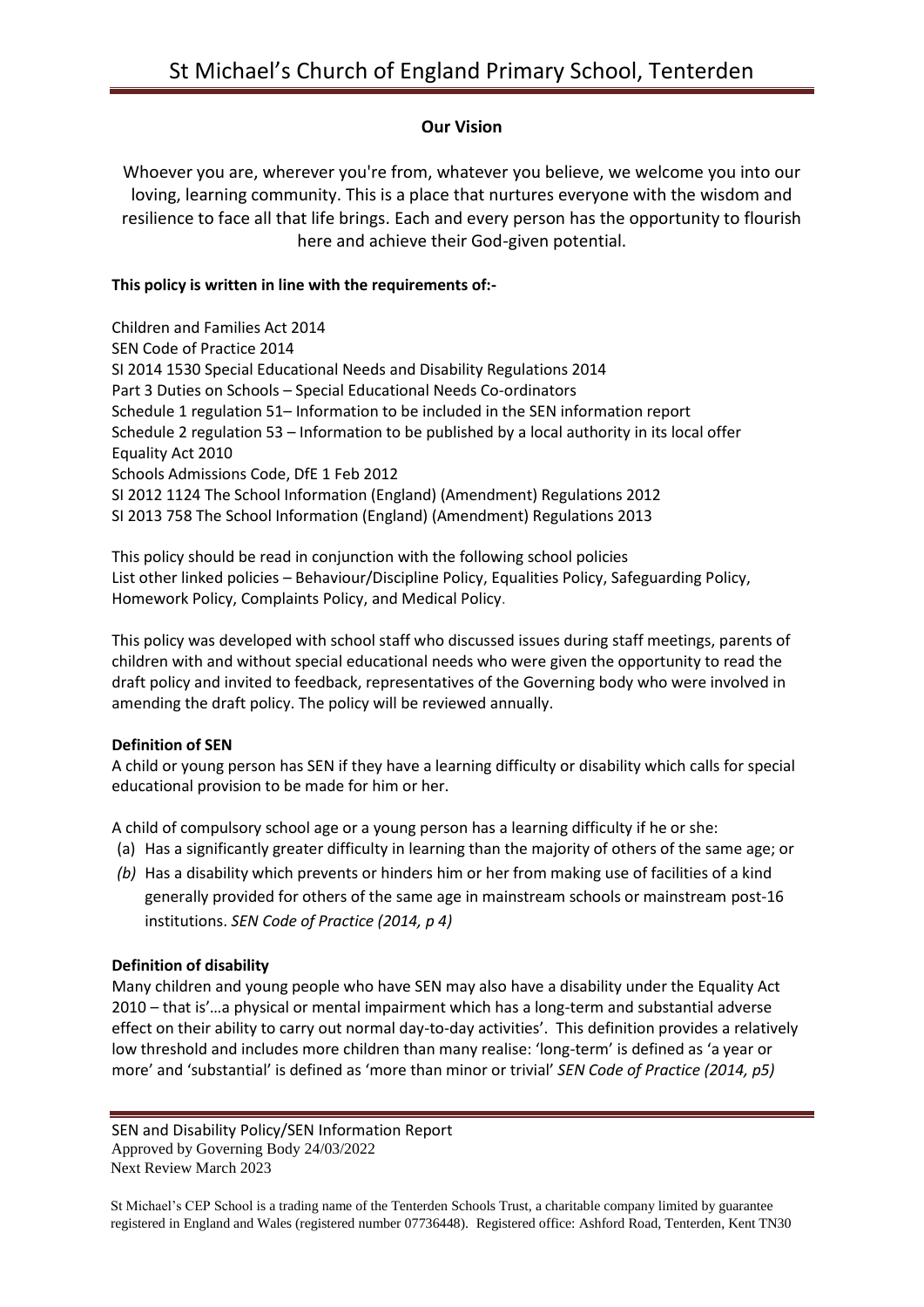### *1. The kinds of special educational need for which provision is made at the school*

At St Michael's we can make provision for every kind of frequently occurring special educational need without a statement of special educational needs / Education, Health and Care Plan, for instance dyslexia, dyspraxia, speech and language needs, autism, Asperger's syndrome, learning difficulties, behaviour difficulties and social , emotional and mental. There are other kinds of special educational need which do not occur as frequently and with which the school is less familiar, but we can access training and advice so that these kinds of needs can be met.

The school currently has no children with a Statement of Special Educational need or Education, Health and Care plan of Special Educational Need:

Decisions on the admission of pupils with a Statement of Special Educational Need / Education, Health and Care plan are made by the Local Authority.

The admission arrangements for pupils without a Statement of Special Educational Needs / Education, Health and Care Plan do not discriminate against or disadvantage disabled children or those with special educational needs.

#### *2. Information about the policy for identification and assessment of pupils with SEN*

At St Michael's we monitor the progress of all pupils six times a year to review their academic progress. We also use a range of assessments with all the pupils at various points, including Y1 phonics screening, spelling and reading ages are assessed to inform planning and interventions where necessary. Sandwell Maths tests may be used in both Key Stage One and Two to identify weaknesses and plan future steps. A dyslexia screen is used from year three onwards, but we recognise that we are not able to diagnose dyslexia, only identify it.

Where progress is not sufficient, even if special educational need has not been identified, we put in place extra support to enable the pupil to catch up. Examples of extra support are: 1stClass@Number1 and 2, NELI speech and language programme (EYFS), Mastering Number, additional phonics support, Toe by Toe, The Power of Two, Fizzy, Clever Hands, Sensory Circuits, daily reading and the Five Minute Boxes for literacy and numeracy.

Some pupils may continue to make inadequate progress, despite high-quality teaching targeted at their areas of weakness. For these pupils, and in consultation with parents, we will use a range assessment tools to determine the cause of the learning difficulty. At St Michael's we are experienced in using the following assessment tools, The Sandwell Maths Assessment , Benchmark Reading Assessment, Star Reading Tests on Accelerated Reader, Reading Fluency Tests, Non-word Decoding Test, and GL assessment for dyslexia . We have access to external agencies that are able to use a range of other assessment if required. These include the Specialist Teaching Service

The purpose of this more detailed assessment is to understand what additional resources and different approaches are required to enable the pupil to make better progress. These will be shared with parents, put into a SEN support plan and reviewed regularly, and refined / revised if necessary. At this point we will have identified that the pupil has a Special Educational Need because the school is making Special Educational Provision for the pupil which is additional and different to what is normally available.

If the pupil is able to make good progress using this additional and different resource (but would not be able to maintain this good progress without it) we will continue to identify the pupil as having a

SEN and Disability Policy/SEN Information Report Approved by Governing Body 24/03/2022 Next Review March 2023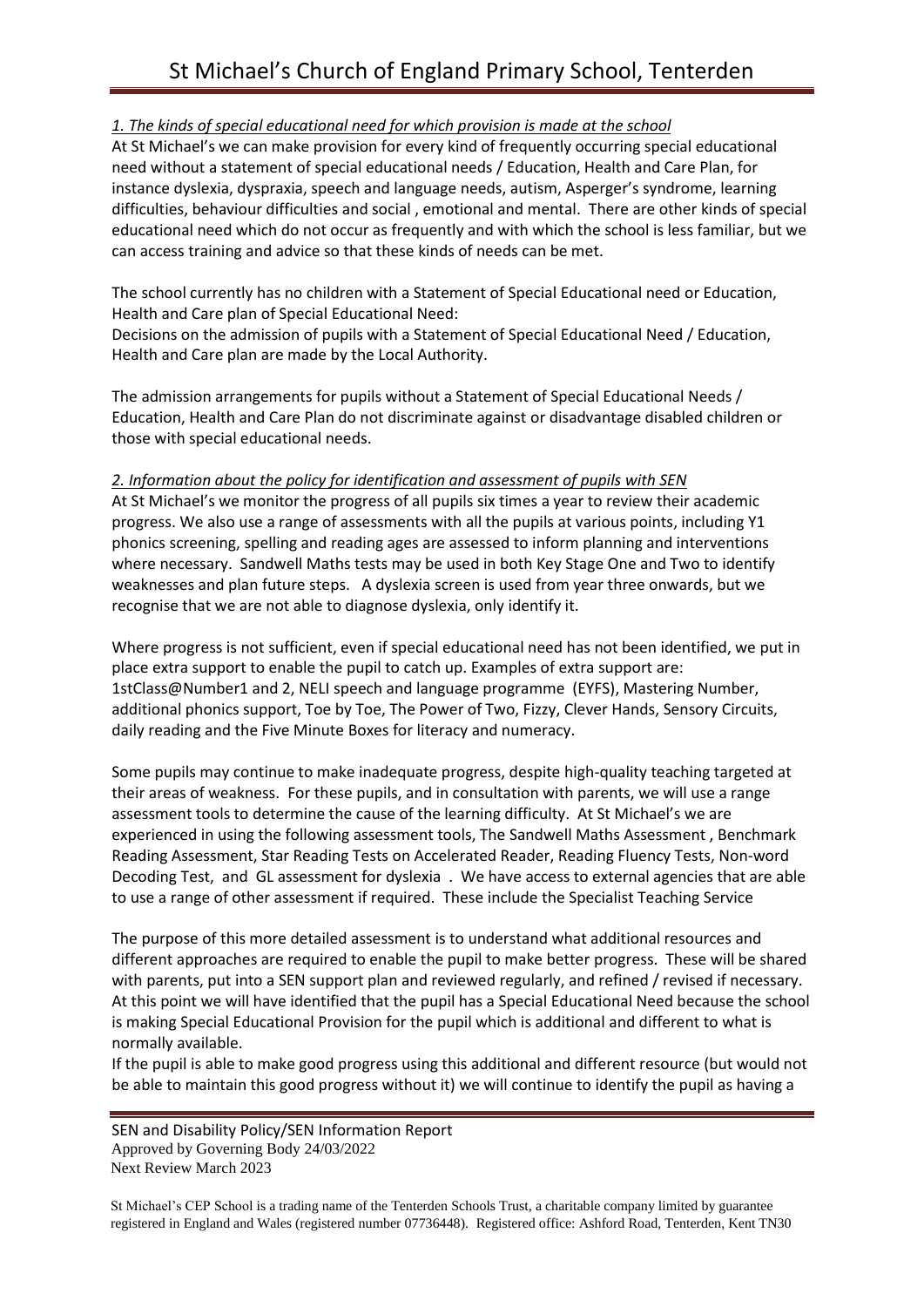Special Educational Need. If the pupil is able to maintain good progress without the additional and different resources he or she will not be identified with Special Educational Needs. When any change in identification of SEN is changed, parents will be notified.

We will ensure that all teachers and support staff who work with the pupil are aware of the support to be provided and the teaching approaches to be used.

*3. Information about the school's policies for making provision for pupils with special educational needs whether or not they have EHC Plans, including:*

#### *3a. How the school evaluates the effectiveness of its provision for such pupils*

Each review of the SEN support plan will be informed by the views of the pupil, parents and class/subject teachers and the assessment information from teachers which will show whether adequate progress is being made.

The *SEN Code of Practice (2014, 6.17)* describes inadequate progress thus:

- Is significantly slower than that of their peers starting from the same baseline
- Fails to match or better the child's previous rate of progress
- Fails to close the attainment gap between rate of progress
- Widens the attainment gap

For pupils with or without a Statement of Special Educational Needs / Education, Health and Care Plan there will be an annual review of the provision made for the child, which will enable an evaluation of the effectiveness of the special provision. The collation of all annual review evaluations of effectiveness will be reported to the governing body.

### *3b. The school's arrangements for assessing and reviewing the progress of pupils with special educational needs*

Every pupil in the school has their progress tracked six times per year. In addition to this, pupils with special educational needs may have more frequent assessments of reading age, spelling age etc. The assessments we use at St Michael's are listed in section two. Using these it will be possible to see if pupils are increasing their level of skills in key areas.

If these assessments do not show adequate progress is being made the SEN support plan will be reviewed and adjusted.

#### *3c. The school's approach to teaching pupils with special educational needs*

Quality first teaching, differentiated for individual pupils, is the first step in responding to pupils who have or may have SEN. Additional intervention and support cannot compensate for a lack of good quality teaching. We regularly and carefully review the quality of teaching for all pupils, including those at risk of underachievement. This includes reviewing and, where necessary, improving, teachers' understanding of strategies to identify and support vulnerable pupils and their knowledge of the SEN most frequently encountered *SEN Code of Practice (2014, 6.37)*

We follow the Mainstream Core Standards advice developed by Kent County Council to ensure that our teaching conforms to best practice.

SEN and Disability Policy/SEN Information Report Approved by Governing Body 24/03/2022 Next Review March 2023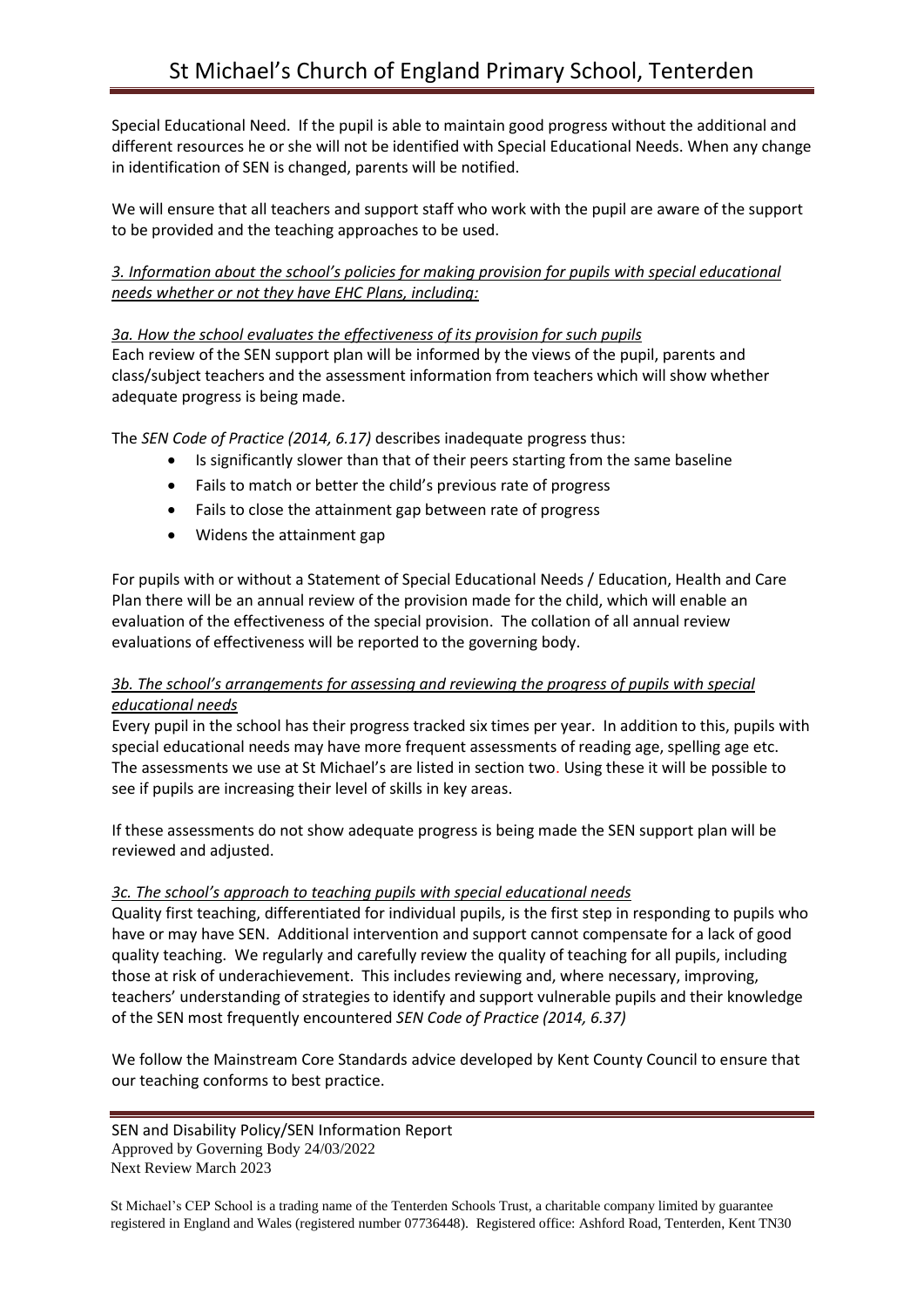#### [http://www.kelsi.org.uk/special-education-needs/special-educational-needs/the-mainstream-core](http://www.kelsi.org.uk/special-education-needs/special-educational-needs/the-mainstream-core-standards)[standards](http://www.kelsi.org.uk/special-education-needs/special-educational-needs/the-mainstream-core-standards)

In meeting the Mainstream Core Standards, the school employs some additional teaching approaches, as advised by internal and external assessments e.g. one to one teaching, precision teaching, mentoring, social skills support groups, small group teaching, use of ICT software learning packages. These are delivered by additional staff employed through the funding provided to the school as 'notional SEN funding'

#### *3d. How the school adapts the curriculum and learning environment for pupils with special educational needs*

At St Michael's we follow the advice in the Mainstream Core Standards on how to adapt the curriculum and the learning environment for pupils with special educational needs. [https://www.kent.gov.uk/education-and-children/special-educational-needs/send-strategy/send](https://www.kent.gov.uk/education-and-children/special-educational-needs/send-strategy/send-mainstream-core-standards)[mainstream-core-standards](https://www.kent.gov.uk/education-and-children/special-educational-needs/send-strategy/send-mainstream-core-standards)

We also incorporate the advice provided as a result of assessments, both internal and external, and the strategies described in Education, Health and Care Plans.

#### *3e. Additional support for learning that is available to pupils with special educational needs*

As part of our budget we receive 'notional SEN funding'. This funding is used to ensure that the quality of teaching is good in the school and that there are sufficient resources to deploy additional and different teaching for pupils requiring SEN support. The amount of support required for each pupil to make good progress will be different in each case and a full list of the interventions we can offer is on our provision map. In very few cases a very high level of resource is required. The funding arrangements require schools to provide up to £6000 per year of resource for pupils with high needs, and above that amount the Local Authority should provide top up to the school. We currently support three children via Higher Needs Funding.

*3f.How the school enables pupils with special educational needs to engage in activities of the school (including physical activities) together with children who do not have special educational needs*  All clubs, trips and activities offered to pupils at St Michaels are available to pupils with special educational needs either with or without a Statement of Special Educational Needs / Education, Health and Care Plan. Where it is necessary, the school will use the resources available to it to provide additional adult support to enable the safe participation of the pupil in the activity. Funding has been made available and physical support has been made available to enable children with SEN to participate in all activities including residential trips.

#### *3g. Support that is available for improving the emotional and social development of pupils with special educational needs*

At St Michael's we understand that an important feature of the school is to enable all pupils to develop emotional resilience and social skills, both through direct teaching for instance one to one mentoring, small group work, art therapy, play therapy and indirectly with every conversation adults have with pupils throughout the day.

SEN and Disability Policy/SEN Information Report Approved by Governing Body 24/03/2022 Next Review March 2023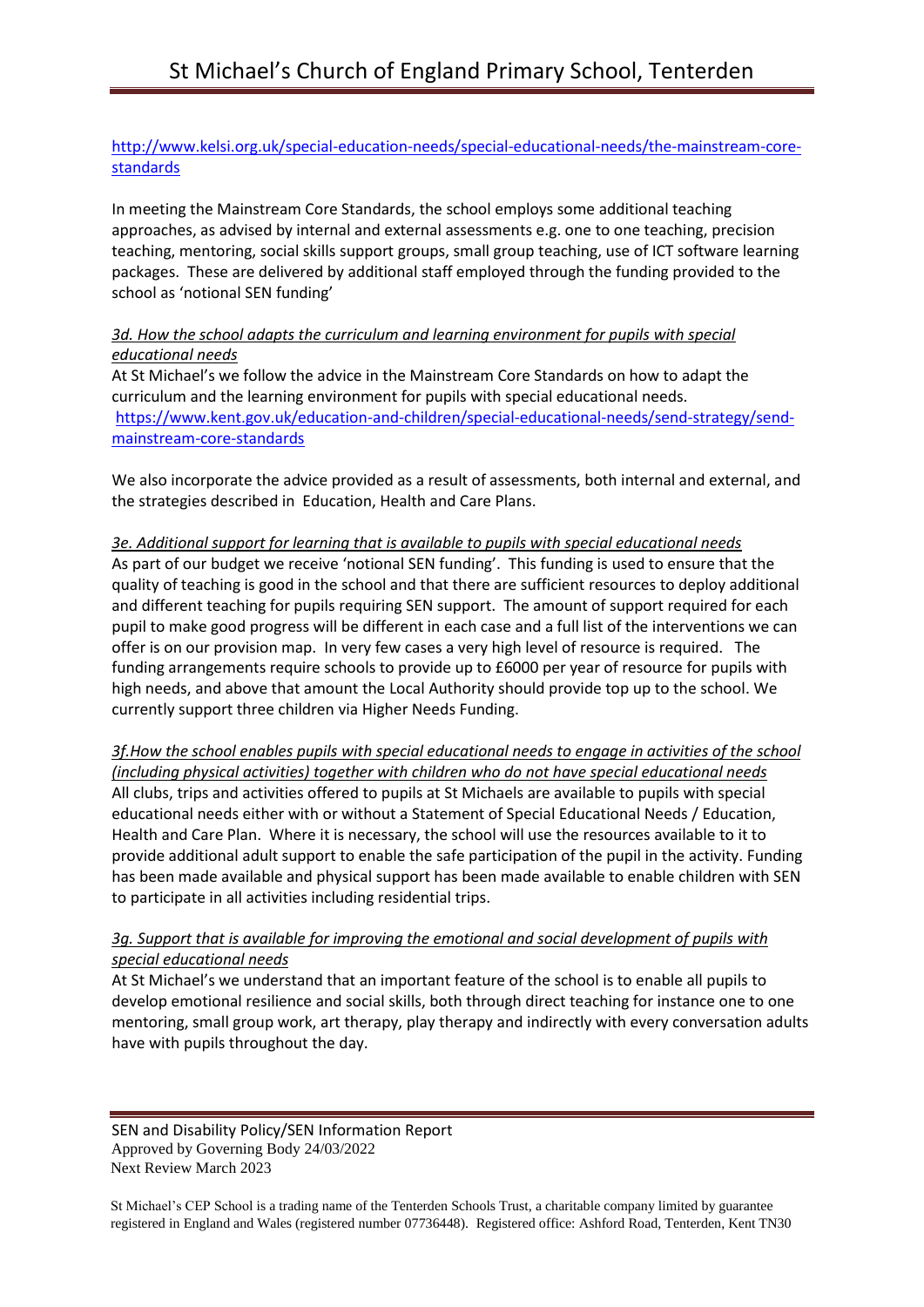For some pupils with the most need for help in this area we also can provide the following. Access to play therapy, drawing and talking ,mentor time with member of senior leadership team, external referral to CAHMs and time-out space for pupils to use where necessary..

Pupils in the early stages of emotional and social development because of their special educational needs will be supported to enable them to develop and mature appropriately. This will usually require additional and different resources, beyond that required by pupils who do not need this support.

#### *4. The name and contact details of the SENCo co-ordinator*

The SENCo at St Michael's is Mrs E Stanford, who is a qualified teacher and has been accredited by the National Award for SEN Co-ordination.

Mrs Stanford is available on 01580 763210 or estanford@stmcep.school Mrs Stanford is also a class teacher and is contactable by making an appointment with the school office.

## *5 .Information about the expertise and training of staff in relation to children and young people with special educational needs and how specialist expertise will be secured*

All teachers and teaching assistants have had the following awareness training:

- Raising dyslexia awareness
- Emotional literacy from the Educational Psychology Service.
- Training in language through colour.
- Zones of regulation
- Anaphylaxis and using an Epi pen

In addition the following teachers have received the following enhanced and specialist training:

#### Mrs Edwards

Supporting children with Language Difficulties, Positive responses to challenging behaviour. Makaton

#### Mrs Funnell

How to be a trauma informed school, Rainbows Bereavement Support

#### Mrs Hodge

Drawing and talking, Art therapy, supporting children with emotional needs within school. Fizzy, Clever Hands, Supporting children with speech sound difficulties in mainstream schools, Working with children with speech and language difficulties, NELLIE Programme, MAKATON stage 1. The Nuffield Early Language Intervention, Chase the Rhythm, Funky Feet music workshop.

#### Miss King

Becoming Trauma Informed Expert Session 14.10.21 "Miss, I don't give a sh\*t" Engaging with Challenging Behaviour in Schools Workshop ASC and Anxiety - 28.02.2022 Covid and Child Mental Health, Makaton Training.

#### Mr Lewis

SEN and Disability Policy/SEN Information Report Approved by Governing Body 24/03/2022 Next Review March 2023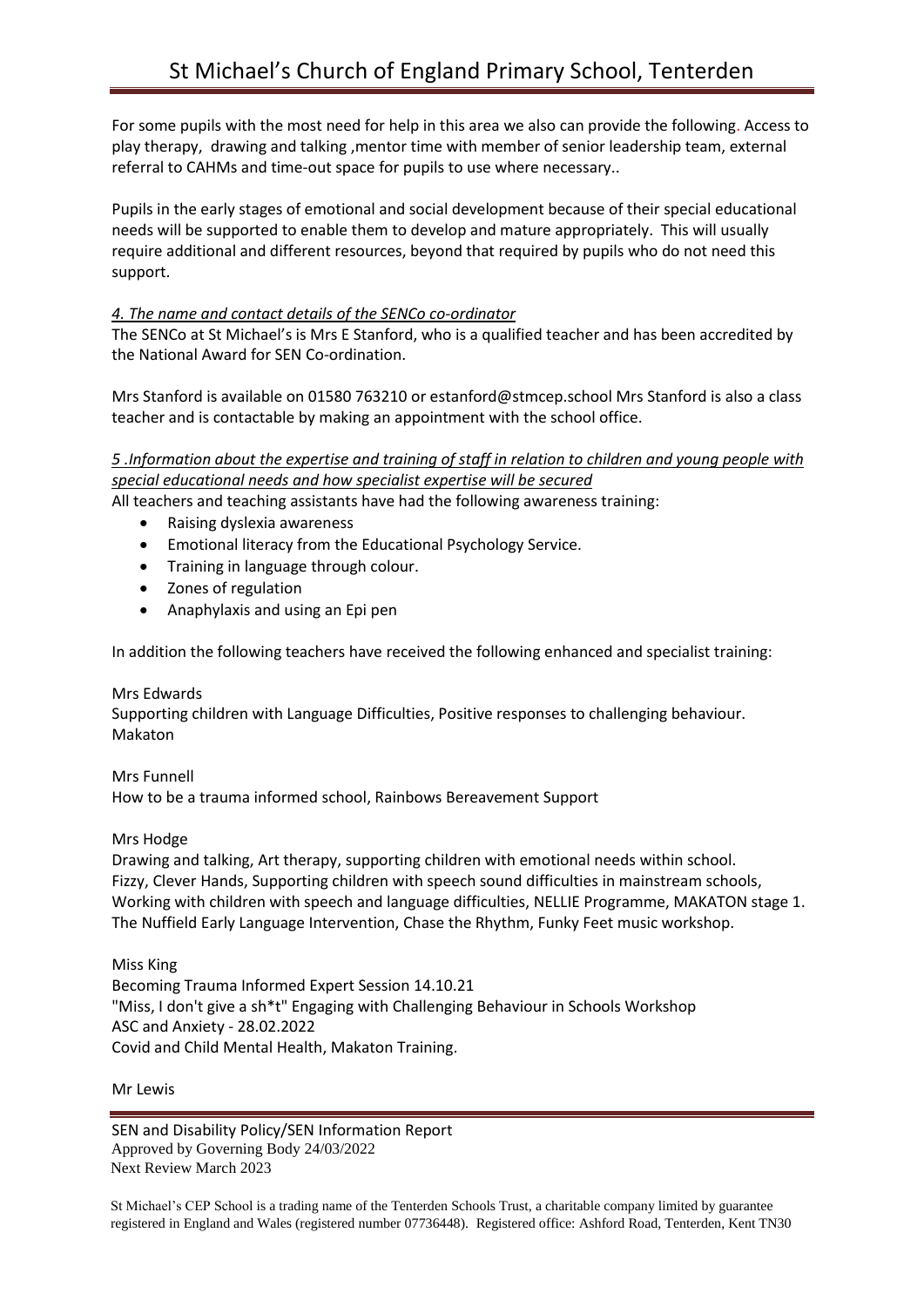Emotional support, Lego therapy, wellbeing and involvement. Forest school

Mrs Sharpe

ELSA training, Fizzy Clever Hands, Speech sound difficulties, Drawing and Talking.

#### Mrs Stanford

Supporting Children with Selective Mutism, Dyslexia level two training, supporting children with a stammer, supporting children with epilepsy, Trauma based therapeutic support, grief and loss in children. Autism and the Autistic spectrum, supporting children with anxiety, Makaton, Senior Mental Health Lead, Rainbows Bereavement Support

Miss Taylor ASD and anxiety

Mrs White Positive responses to challenging behaviour.

Where a training need is identified beyond this we will find a provider who is able to deliver it. Training providers we can approach are, the specialist teaching service based at Goldwyn School Ashford, The Wyvern School Ashford, Educational Psychologist, Speech and Language Therapist and Occupational Therapists, Physio Therapist. The cost of training is covered by the notional SEN funding. All staff have access to online training via the Specialist Teaching and Learning Service.

### *6. Information about how equipment and facilities to support children and young people with special educational needs will be secured*

Where external advisors recommend the use of equipment or facilities which the school does not have, we will purchase it using the notional SEN funding, or seek it by loan. For highly specialist communication equipment the school will seek the advice of the KCC Communication and Assistive Technology team.

#### *7 .The arrangements for consulting parents of children with special educational needs about, and involving them in, their education*

All parents of pupils at St Michael's are invited to discuss the progress of their children on two occasions a year and receive a written report once per year. In addition we are happy to arrange meetings outside these times. As part of our normal teaching arrangements, all pupils will access some additional teaching to help them catch-up if the progress monitoring indicates that this is necessary; this will not imply that the pupil has a special educational need. All such provision will be recorded, tracked and evaluated on a Provision Map which will be shared with parents three times per year.

If following this normal provision improvements in progress are not seen, we will contact parents to discuss the use of internal or external assessments which will help us to address these needs better. From this point onwards the pupil will be identified as having special educational needs because special educational provision is being made and the parent will be invited to all planning and reviews of this provision. Parents will be actively supported to contribute to assessment, planning and review.

SEN and Disability Policy/SEN Information Report Approved by Governing Body 24/03/2022 Next Review March 2023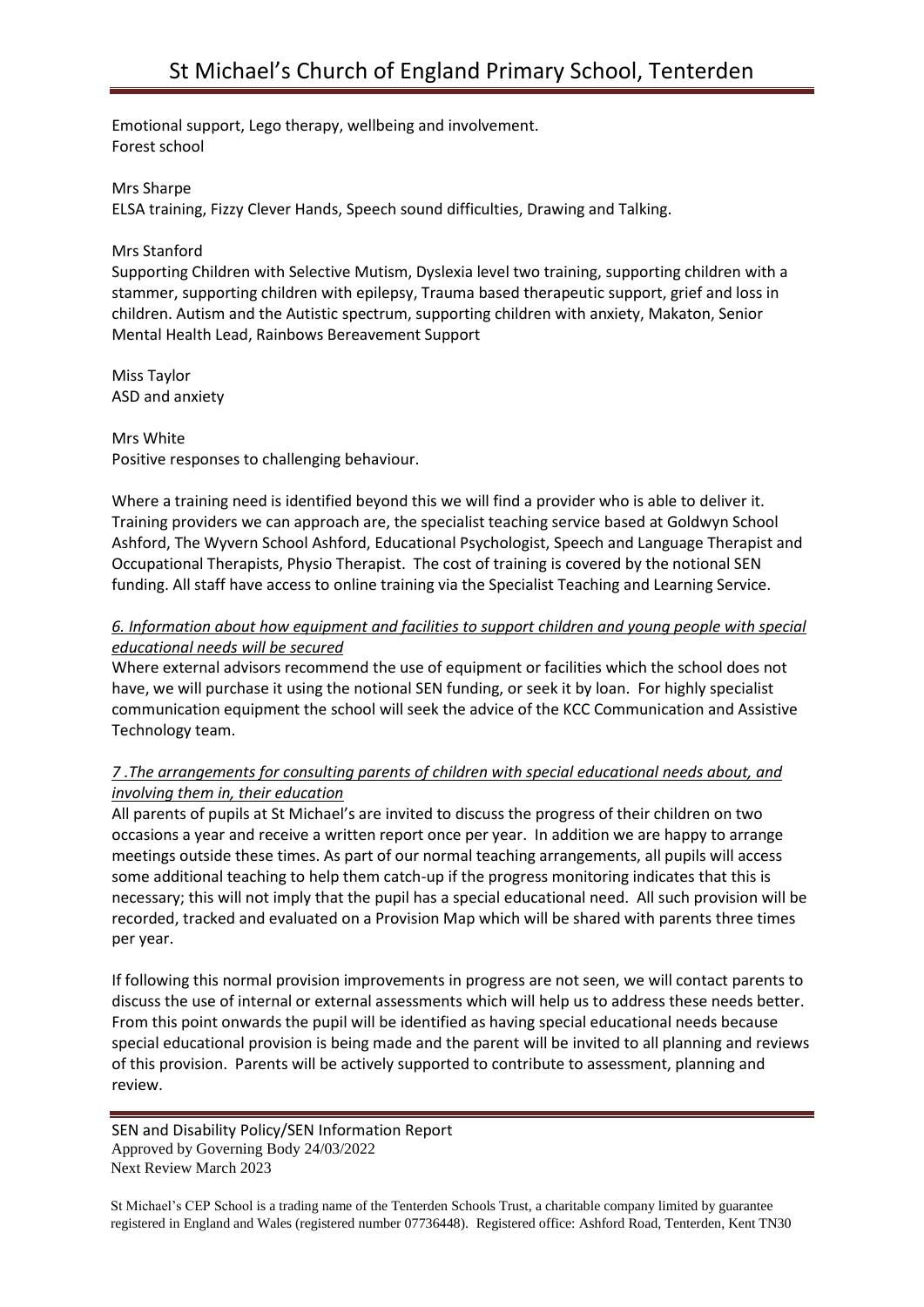In addition to this, parents of pupils with a Statement of SEN / Education, Health and Care Plan will be invited to contribute to and attend an annual review, which, wherever possible will also include other agencies involved with the pupil. Information will be made accessible for parents.

#### *8. The arrangements for consulting young people with special educational needs about, and involving them in, their education*

When a pupil has been identified to have special educational needs because special educational provision is being made for him or her, the pupil will be consulted about and involved in the arrangements made for them as part of person-centred planning. Parents are likely to play a more significant role in the childhood years with the young person taking more responsibility and acting with greater independence in later years.

*9. The arrangements made by the governing body relating to the treatment of complaints from parents of pupils with special educational needs concerning the provision made at the school* The normal arrangements for the treatment of complaints at St Michael's are used for complaints about provision made for special educational needs. We encourage parents to discuss their concerns with their child's class teacher in the first instance if the matter is not resolved to their satisfaction then speak to the SENCO or Head teacher to resolve the issue before making the complaint formal to the Chair of the governing body.

As set out in the St Michael's Complaints policy, if the complaint is not resolved after it has been considered by the governing body, then a disagreement resolution service or mediation service can be contracted. If it remains unresolved after this, the complainant can appeal to the First–tier Tribunal (Special Educational Needs and Disability), if the case refers to disability discrimination, or to the Secretary of State for all other cases.

There are some circumstances, usually for children who have a Statement of SEN where there is a statutory right for parents to appeal against a decision of the Local Authority. Complaints which fall within this category cannot be investigated by the school.

*10. How the governing body involves other bodies, including health and social services bodies, local authority support services and voluntary organisations, in meeting the needs of pupils with special educational needs and in supporting the families of such pupils*

The governing body have engaged with the following bodies:-

- Free membership of LIFT for access to specialist teaching and learning service
- Link to Disabled Children's Service for support to families for some pupils with high needs
- Access to Speech and Language Therapy Services / Occupational Therapy Services / Physiotherapy Services
- Ability to make ad hoc requests for advice from Communication and Assistive Technology Team, etc
- Membership of professional networks for SENCO e.g., SENCO forum, AEN updates, TST SENCo meetings.
- The early help team to enable access to support for children and families in need.
- Access to the Headstart programme for wellbeing support for pupils aged 10 plus.

SEN and Disability Policy/SEN Information Report Approved by Governing Body 24/03/2022 Next Review March 2023